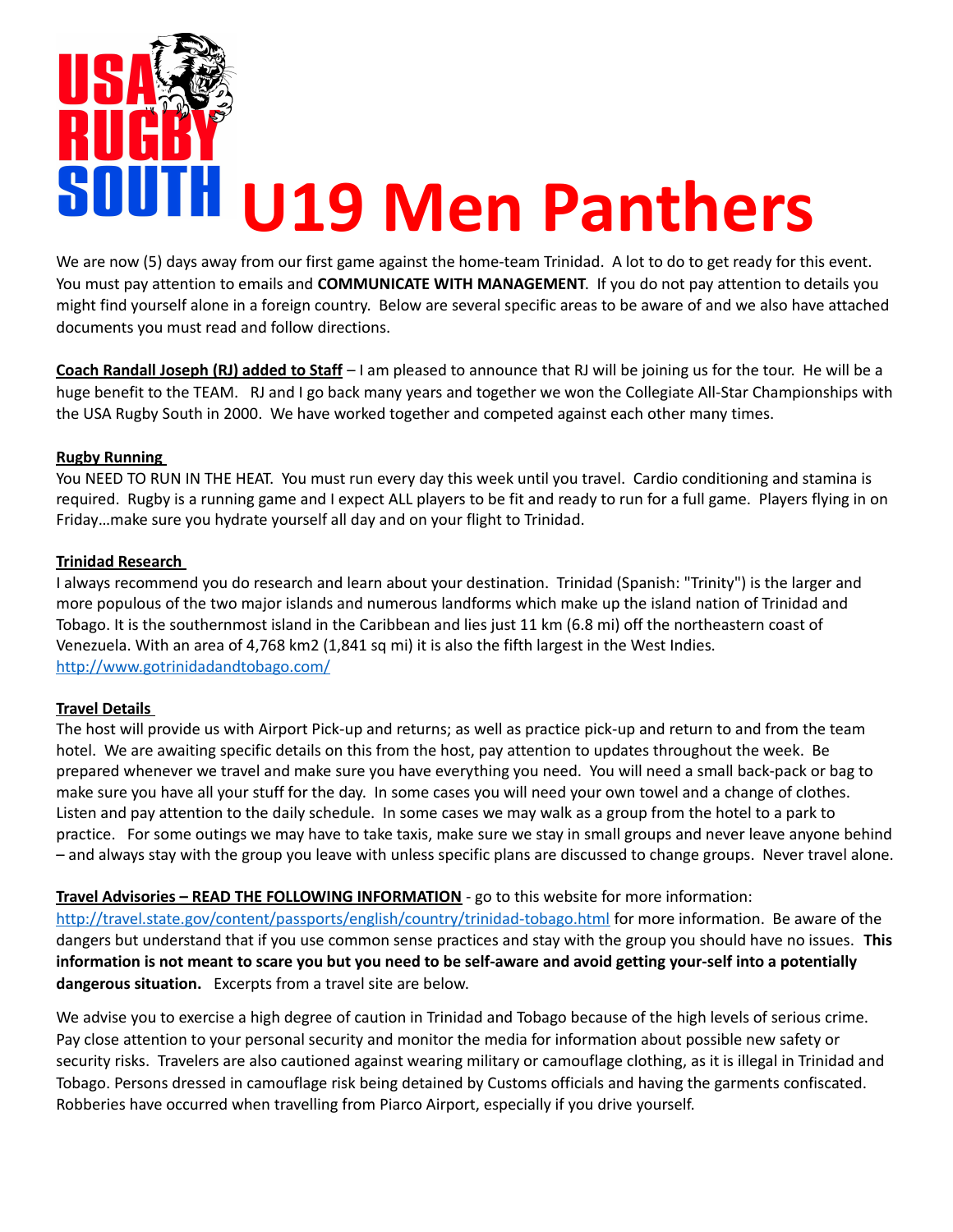

Petty crime including bag snatching, pick-pocketing and theft from cars is common, especially near tourist attractions in both Trinidad and Tobago. Visible items left in unattended are prime targets for smash-and-grab style theft. Public transport, such as maxi-taxis, should be avoided if possible in favor of safer means of transport, such as taxis affiliated with major hotels.

#### **Money and valuables**

Before you go, organize a variety of ways to access your money overseas, such as credit cards, travelers' checks, cash, debit cards or cash cards. Make two photocopies of valuable documents such as your passport, tickets, and travelers' checks. Keep one copy with you in a separate place to the original and leave another copy with someone at home. While travelling, don't carry too much cash and remember that expensive watches, jewelry and cameras may be tempting targets for thieves. As a sensible precaution against luggage tampering and theft, lock your luggage. Your passport is a valuable document that is attractive to criminals who may try to use your identity to commit crimes. It should always be kept in a safe place.

#### **Currency**

Major credit cards (Master Card, Visa, American Express) are accepted almost everywhere, but don't expect to use cards at small shops, stalls and bars, etc. The US dollar is accepted in most establishments, but it is wiser and cheaper to use local TT currency. It certainly does not make financial sense to change from your local currency to US dollars and then have these converted to TT dollars at typical rates of less than TT\$6=US\$1. You are also more prone to being shortchanged when paying in foreign currency - few of us have minds sharp enough to carry out exact mental calculation of the conversion and 'mistakes' can easily happen. It's funny how such errors always seem to be in the merchant's favor. Probably the most convenient method of obtaining cash is to use the ATM/ABM machines using a debit card. However, if you use a credit card, charges and interest can make this an exorbitantly expensive way of obtaining cash with the wrong sort of card and/or unless you pay off the full balance by the end of the month.

## **Debit Card and Credit Card**

Make sure you call up your credit card, bank, etc. and inform them the dates you will be in Trinidad. Very Important…they will cancel your card if you don't! Also, make sure you know the pin to your debit card.

#### **Communication While in Trinidad**

We recommend you download the app Viber. <http://www.viber.com/> As long as both parties have access to Wi-Fi, you can text and email for free. The hotel does have Wi-Fi.

We will post updates, picture, etc. on facebook. If you are not a member of U19 men Panther group...please join now. [https://www.facebook.com/groups/686006471445734/](https://www.facebook.com/groups/686006471445734)

**Tournament Rules and required documents**